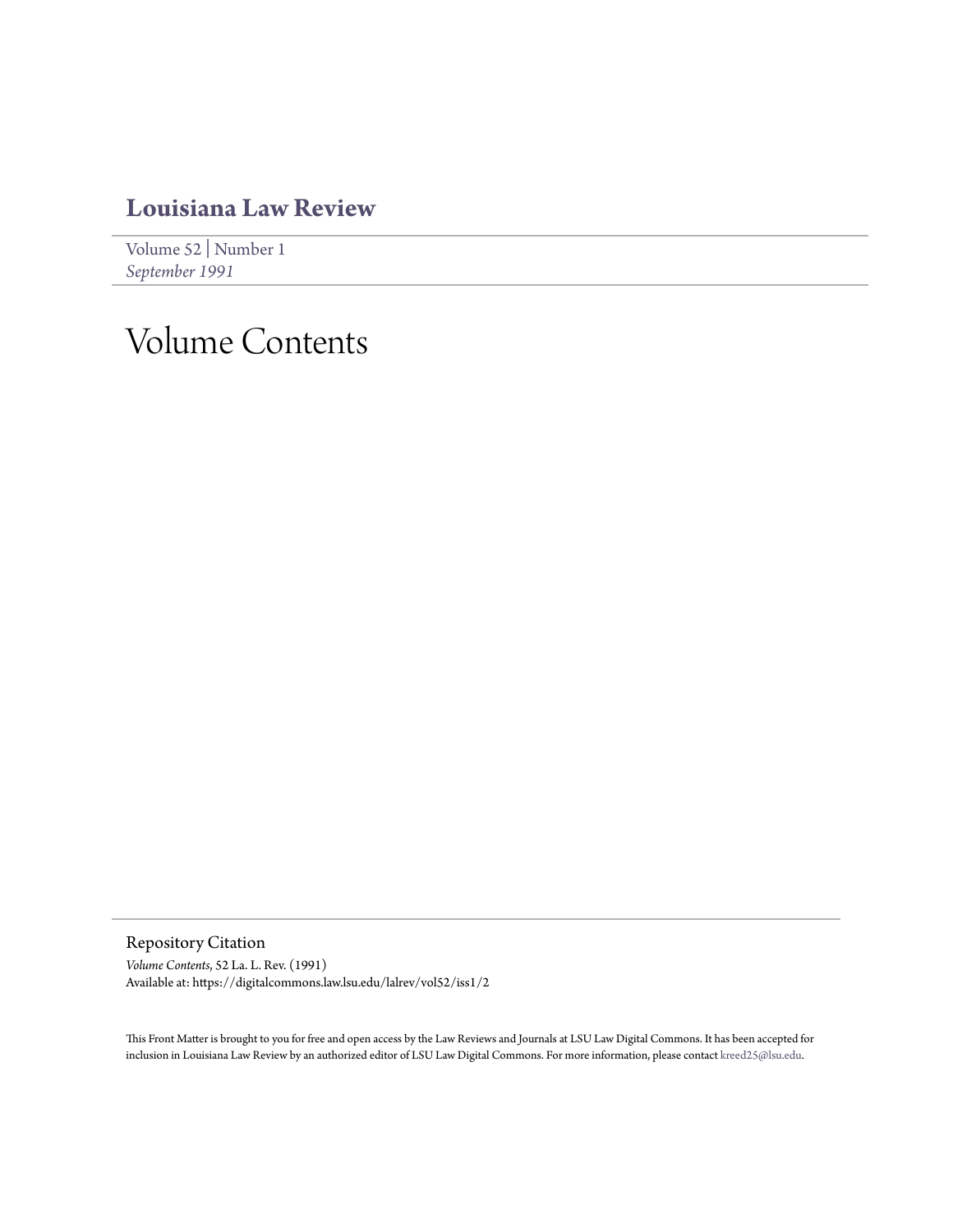# **Louisiana Law Review**

## **CONTENTS**

|  | <b>Issue Number 1</b> |  |
|--|-----------------------|--|
|--|-----------------------|--|

ARTICLES

Toward a General Concept of Conformity in the Performance of Contracts

Dr. Eyal Zamir *1*

THE 19TH JOHN M. TUCKER, JR. LECTURE IN CIVIL LAW

Civil Law, Common Law, and Constitutional Democracy *Walter F. Murphy* 91

COMMENT

Bankruptcy v. Environmental Obligations: Clash of the Titans *Jill Thompson Losch* <sup>137</sup>

**NOTES** 

- *FDIC v. Mmahat* and Mmahat & Duffy: Is Forewarned Forearmed?
	- *Pam Ashman* 175

*Breland v. Schilling:* Louisiana's Approach to "Injuries Expected or Intended From the Standpoint of the Insured" *Leland Redding Gallaspy* 199

*Employment Division, Department of Human Resources v. Smith:* What Remains of Religious Accommodation Under the Free Exercise Clause?

*Kristie Pospisil* 231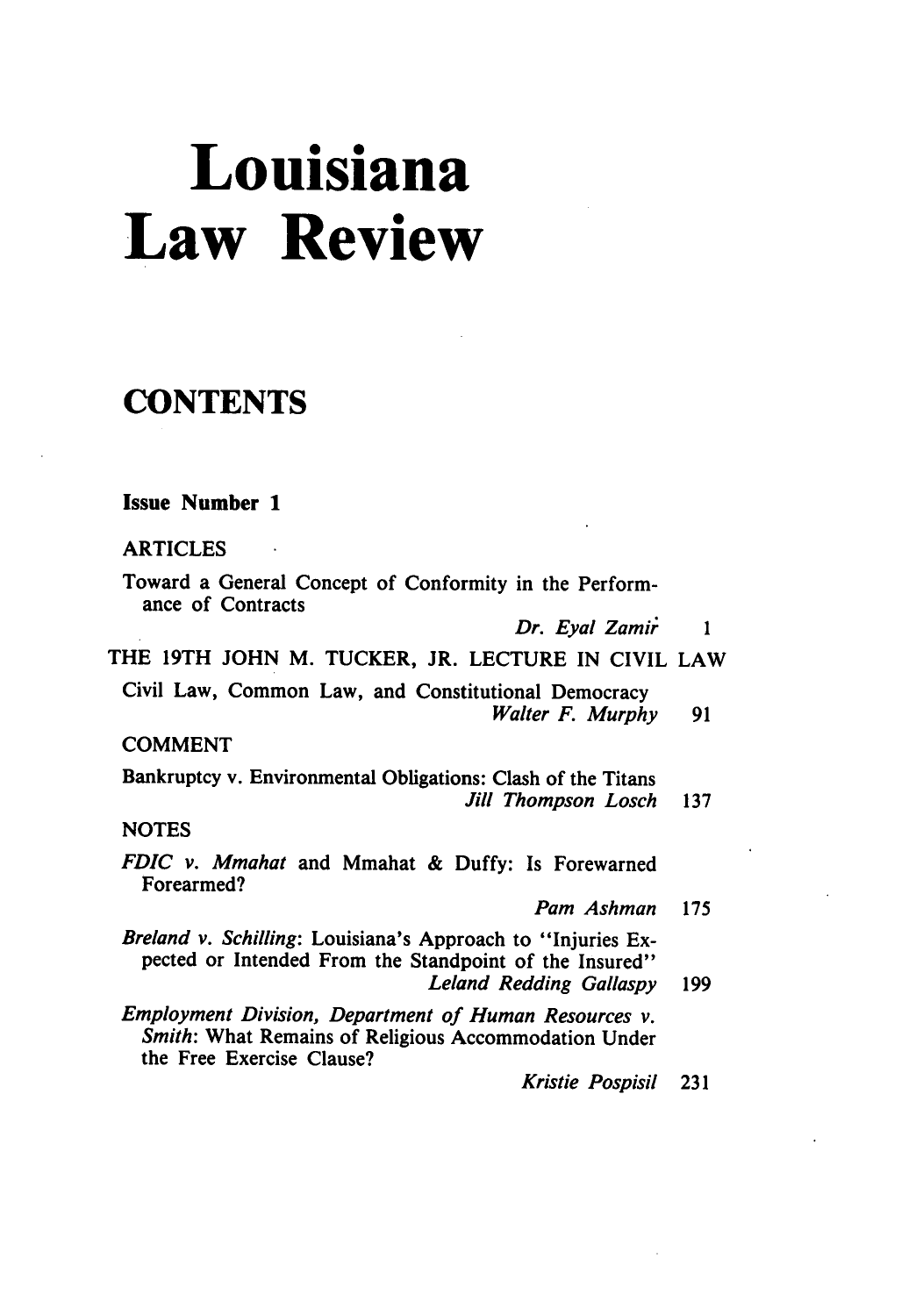Muzzling Corporations: The Court Giveth and the Court Taketh Away a Corporation's "Fundamental Right" to Free Political Speech in *Austin v. Michigan Chamber of Commerce*

*Michael Schofield* **253**

#### Issue Number 2

ARTICLES

 $\ddot{\phantom{a}}$ 

| Piercing the Corporate Veil in Louisiana                                                                |     |
|---------------------------------------------------------------------------------------------------------|-----|
| Glenn G. Morris                                                                                         | 271 |
| Strict Liability in Action: The Truncated Learned Hand<br>Formula                                       |     |
| Thomas C. Galligan, Jr.                                                                                 | 323 |
| Some Observations on Strict Liability in the Louisiana Law<br>of Garde                                  |     |
| William Powers, Jr.                                                                                     | 365 |
| A Mineral Lessee's Obligation to Explore Unproductive Por-<br>tions of the Leased Premises in Louisiana |     |
| Thomas A. Harrell                                                                                       | 387 |
| Comparative Impairment: Louisiana's New Methodology for<br>Resolving Conflicts of Law                   |     |
| Richard G. Passler                                                                                      | 409 |
| <b>NOTES</b>                                                                                            |     |
| Gulf South Bank & Trust Company v. Holden: A Warning<br>to Bankers Honoring Letters of Credit           |     |
| Tracy L. Howard                                                                                         | 437 |
| International Scope of Fourth Amendment Protections:<br>United States v. Verdugo-Urquidez               |     |
| Mark Andrew Marionneaux                                                                                 | 455 |
| Favaloro v. Favaloro: Classification of Rights Associated<br>With Counter-Letters as Real or Personal   |     |
| Randal J. Robert                                                                                        | 479 |
|                                                                                                         |     |
|                                                                                                         |     |
|                                                                                                         |     |

iv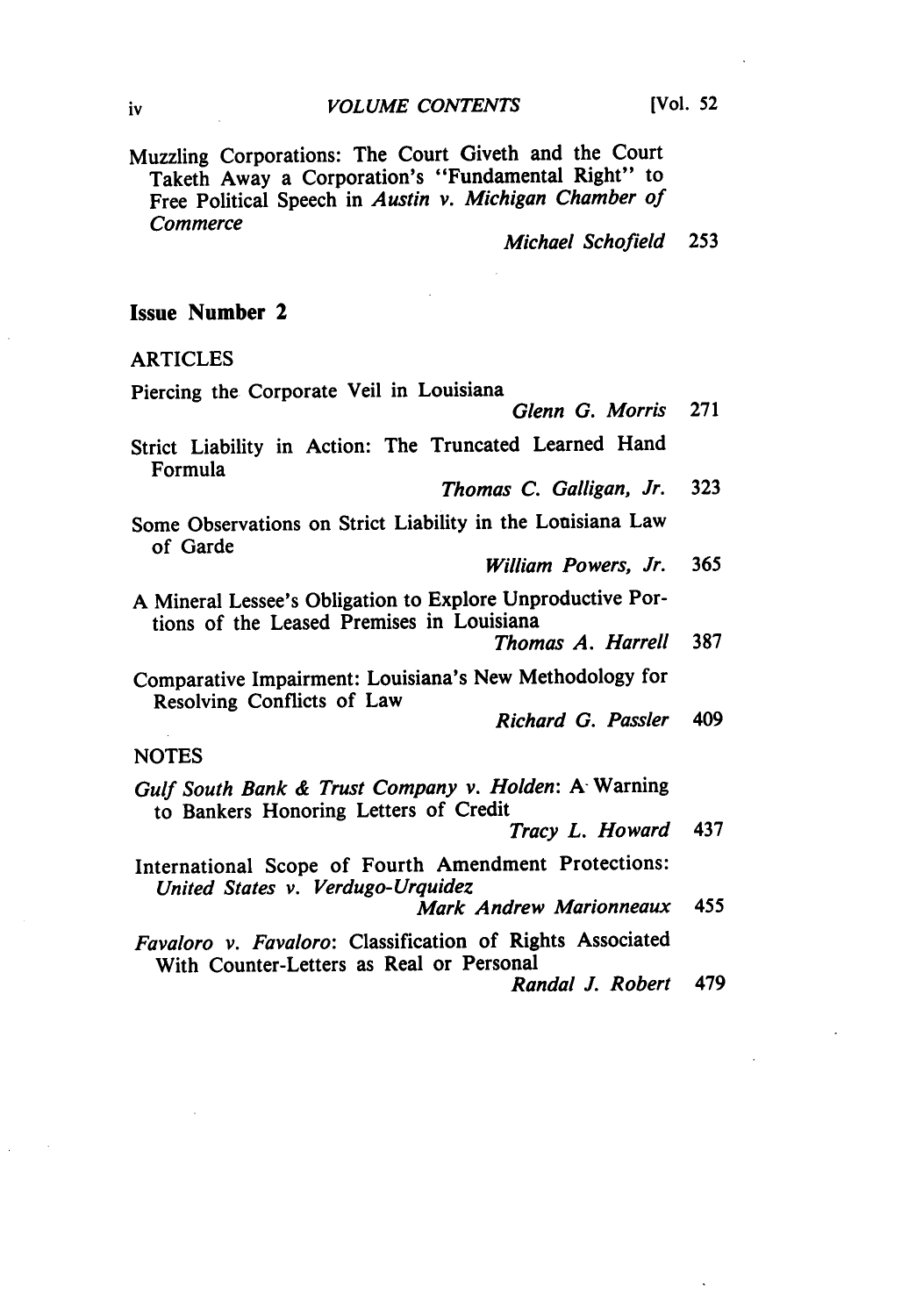$\bar{\mathcal{A}}$ 

 $\sim$   $\sim$ 

| <b>Issue Number 3</b>                                             |     |
|-------------------------------------------------------------------|-----|
| <b>ARTICLES</b>                                                   |     |
| Agency, Partnership and Corporations                              |     |
| Glenn G. Morris                                                   | 493 |
| In Personam Jurisdiction-General Appearance<br>Howard W. L'Enfant | 519 |
| Insurance                                                         |     |
| W. Shelby McKenzie                                                |     |
| H. Alston Johnson                                                 | 527 |
| Local Government Law                                              |     |
| Kenneth M. Murchison                                              | 541 |
| Louisiana Constitutional Law                                      |     |
| John Devlin                                                       |     |
| David Hilburn                                                     | 575 |
|                                                                   |     |
| Louisiana Family Law<br>Christopher L. Blakesley                  | 607 |
| <b>Matrimonial Regimes</b>                                        |     |
| Lee Hargrave                                                      | 655 |
| Mineral Rights                                                    |     |
| Patrick H. Martin                                                 | 677 |
|                                                                   |     |
| <b>Obligations</b>                                                |     |
| Bruce v. Schewe                                                   | 707 |
| Professional Responsibility                                       |     |
| Warren L. Mengis                                                  | 721 |
| <b>Security Devices</b>                                           |     |
| Thomas A. Harrell                                                 | 737 |
|                                                                   |     |
| <b>Torts</b><br>William E. Crawford                               | 747 |
|                                                                   |     |
| Workers' Compensation                                             |     |
| H. Alston Johnson                                                 | 753 |
| <b>Issue Number 4</b>                                             |     |

DEDICATION Dedication: Chief Judge. Charles Clark *Judge John Minor Wisdom 765*

 $\bar{\mathcal{L}}$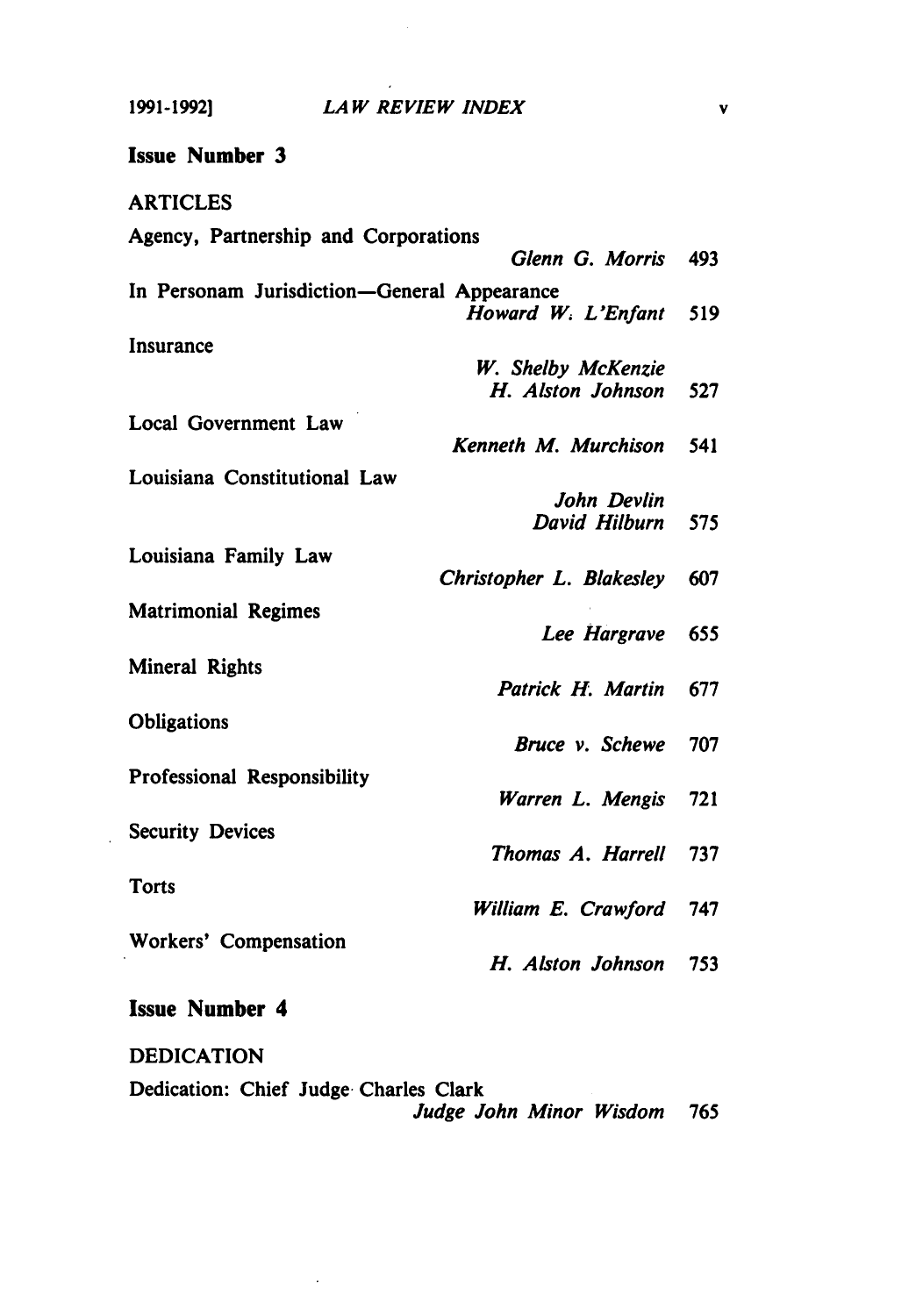#### ARTICLES

Louisiana and Texas Oil & Gas Law: An Overview of the **Differences** 

> Patrick H. Martin *J.* Lanier Yeates **769**

The Public Trust Doctrine in Louisiana

James *G.* Wilkins Michael Wascom **861**

The Evolution of Environmental Law in Louisiana Charles **S.** McCowan, Jr. **907**

#### **COMMENTS**

**A** Health Care Worker's Duty to Undergo Routine Testing for HIV/AIDS and to Disclose Positive Results to Patients

Jane H. Barney **933**

Small Employers and Group Health Insurance: Should ERISA **Apply?**

Jack **E.** Morris **971**

The Constitutional Rights of Putative Fathers Recognized in Louisiana's New Children's Code

Teanna West Neskora **1009**

#### **NOTES**

Virginia Bankshares, Inc. v. Sandberg: Change in a Minority Shareholder's Right to the Truth?

Charles David Elliott 1045

Ramirez v. Fair Grounds Corporations: The Harm in Holding Harmless

*Neal Joseph Kling* **1061**

#### Issue Number **5**

#### ARTICLES

The Louisiana Criminal Code of 1942-Doctrinal Provisions, Defenses, and Theories of Culpability Dale **E.** Bennett and Cheney **C.** Joseph, Jr. **1083**

Theft in the Louisiana Criminal Code of 1942 Lee Hargrave *1109*

vi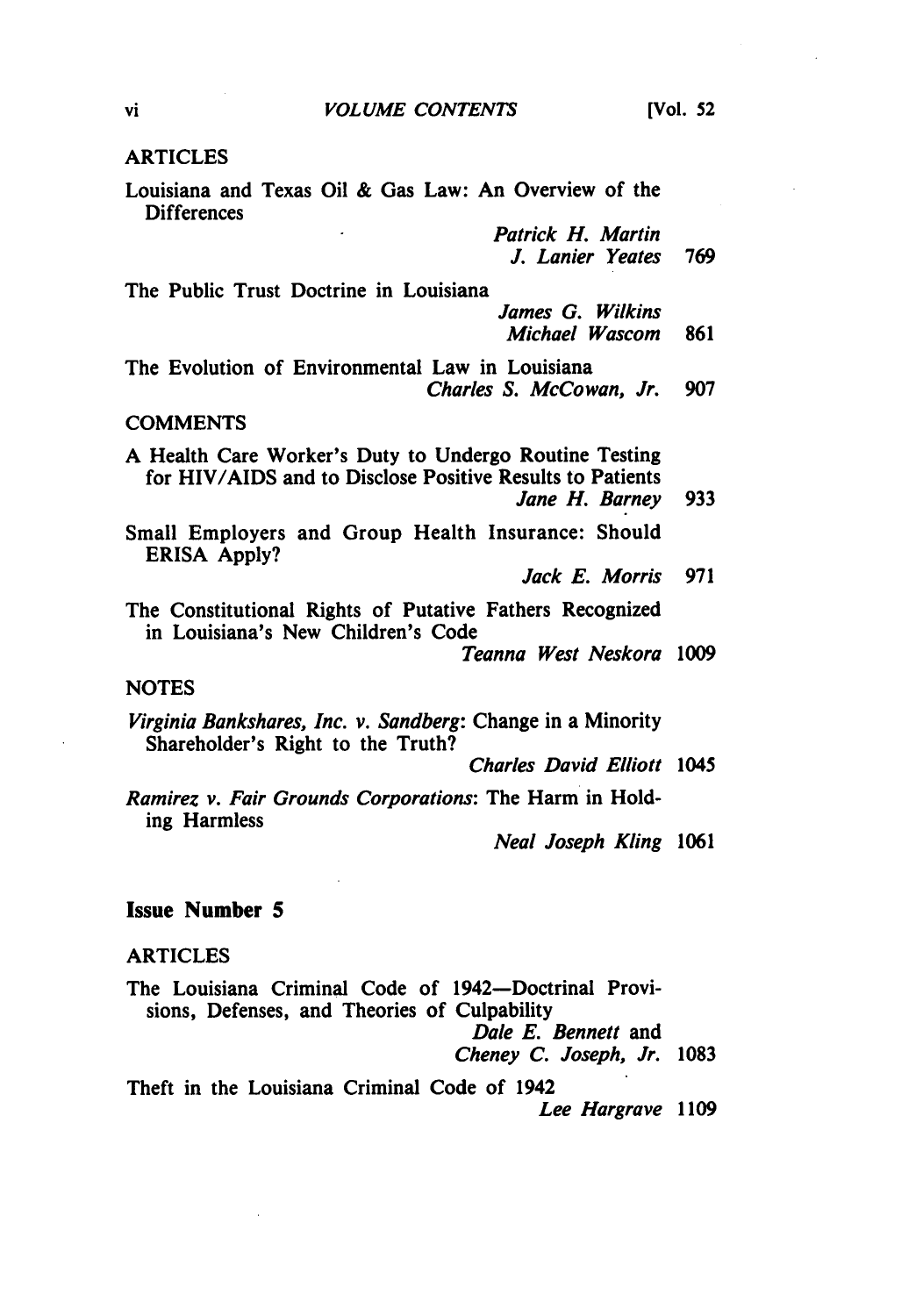**1991-1992]**

#### **COMMENTS**

Louisiana Children's Code Article **808: A** Positive Step on Behalf of Louisiana's Children

*Jan Kirby Byland* 1141

State Intervention in Pregnancy

*Julia Elizabeth Jones* **1159**

#### **NOTES**

*Florida v. Bostick:* "Swapping-off Point for Fourth Amendment Protections?"

*Mark William Fry* **1183**

*California v. Acevedo:* The Ominous March of a Loyal-Foot Soldier

*John Michael Harlow* **1205**

Let the Punishment Fit the Crime: *State v. Newton, Chapman v. United States,* and the Problem of Purity and **Prosecutions** 

*Michelle Rome Kallam* **1267**

The Louisiana Lottery-Supreme Court Style: **A** Look at *State v. Simpson* and its Constitutional Mandate of Random Allotment of Criminal Court Cases Within a District *Mark A. Marionneaux* **1285**

Victim Impact Evidence and Capital Sentencing: **A** Casenote on *Payne v. Tennessee*

*Elizabeth Anna Meek* **1299**

Determination of Probable Cause for a Warrantless Arrest: **A** Casenote on *County of Riverside v. McLaughlin*

*Alycia B. Olano* **1311**

**A** Conservative Court Says "Goodbye to **All** That" and Forges a New Order in the Law of *Seizure-California v. Hodari D.* **I**

*Randolph Alexander Piedrahita* **1321**

#### Issue Number **6**

Biography of Alvin B. Rubin **1357** 

#### **DEDICATION**

Reflections on Judge Rubin

*Justice Byron R. White* **1369**